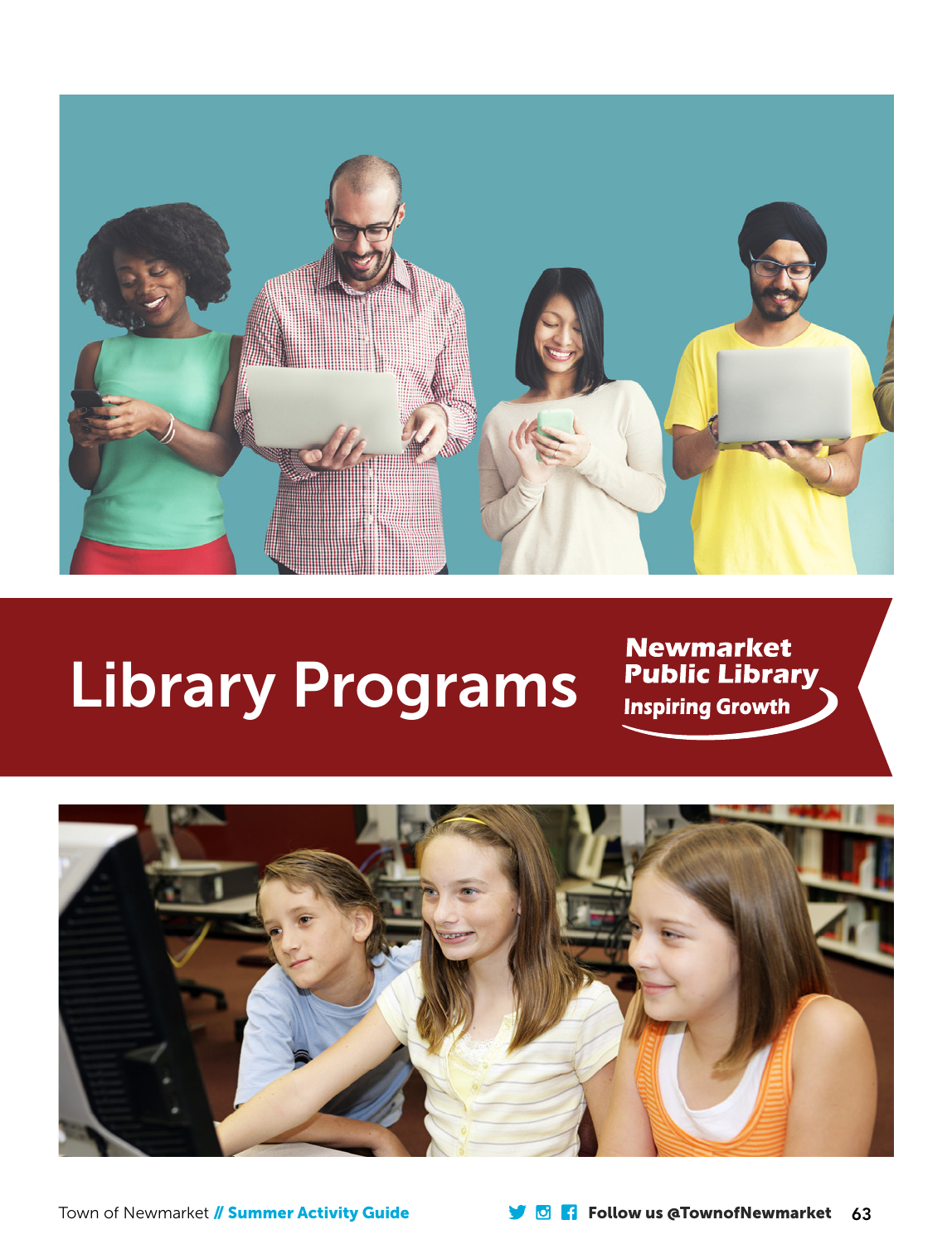# Library Registration

Registration for all library events can be done online through our Programs and Activities calendar on our homepage, directly by using the links in the following program descriptions, or by calling 905-953-5110 Ext. 4770 for Adult programs and 905-953-5105 for Children's programs.



# Library Programs

## Children's Programs

#### Rainbow Storytime

Come celebrate pride month with this special program. Join us as we share stories and songs and have a wonderful time together.

Saturday, June 11 Time: 2:30 – 3:00 p.m. Ages: 3-6 years Location: Library Program Room Cost: FREE Register for this program

> For more information on upcoming programs check our Programs and Activities calendar at newmarketpl.ca

#### Full STEAM Ahead

Join us for two great STEAM workshops in June that will inspire your child's curiosity about Science, Technology, Engineering, Art and Math. Each workshop includes hands-on activities and experiments. Registration required, only 10 spots available

Workshop 1: Liquids and Density Tuesday, June 14

Workshop 2: What Time Is It? Tuesday, June 28

Time: 4:30 – 5:30 p.m. Ages: 6 to 9 years Location: Library Program Room Cost: \$10 per child for activity kits for both workshops Register for this program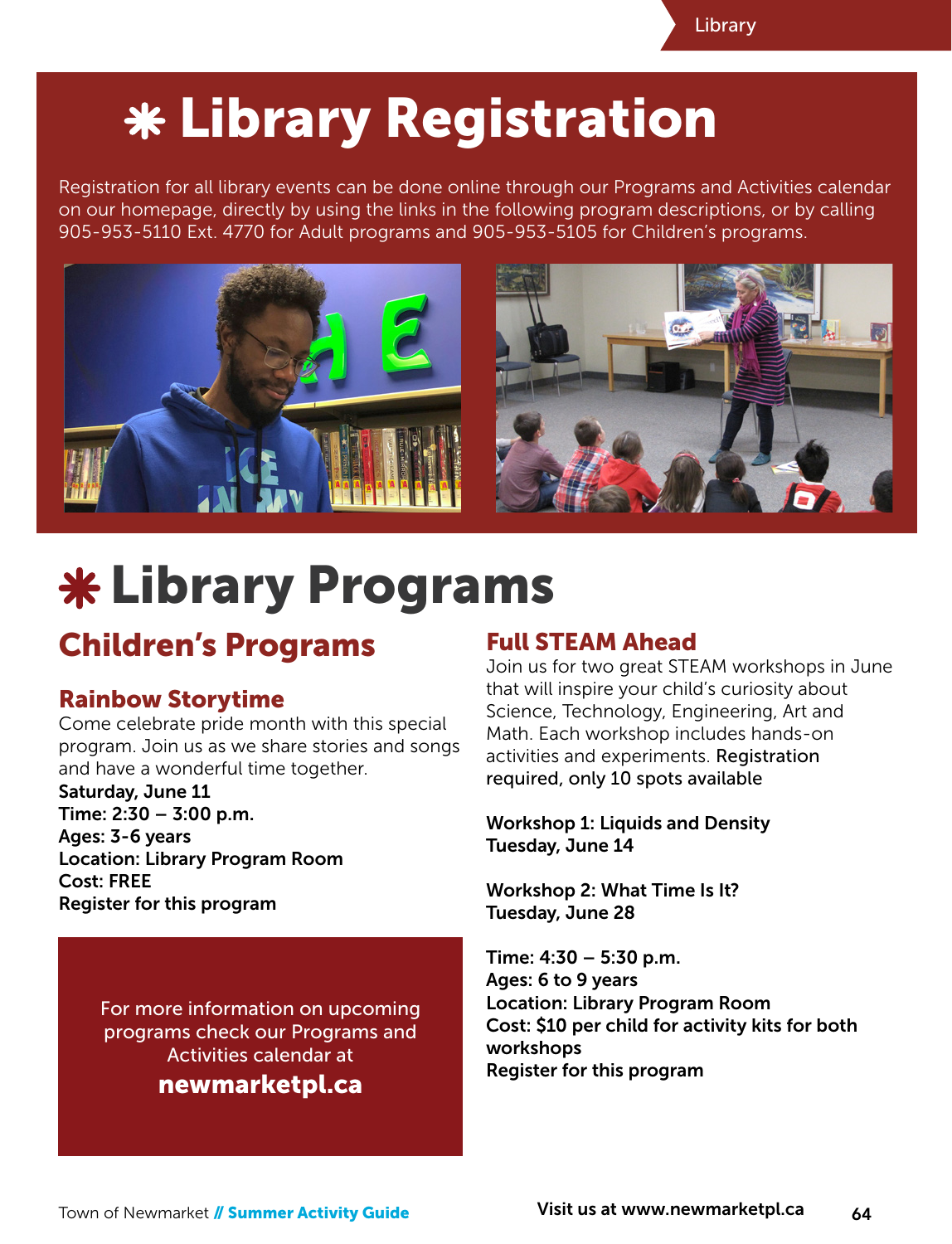#### Baby and Toddler Storytime

Join in for stories, songs and fingerplays for children under 3 years old. Parent/caregiver accompaniment required. Registration required for each individual class you want to attend.

Tues. July 5 – Aug. 23 Time: 9:45 – 10:15 a.m. Ages:  $6 - 35$  months Location: Library Program Room Cost: \$2 per child, per class Register for this program

#### Preschool Storytime

Join us for stories, songs, play rhymes and a movie. Registration required for each individual class you want to attend.

Tues. July  $5 -$  Aug. 23 Time: 9:45 – 10:30 a.m. Ages:  $3 - 6$  years Location: Library Storyroom Cost: FREE Register for this program

#### Magic Show with Scott Dietrich

We are excited to welcome children's magician and author, Scott Dietrich to kick-off the TD Summer Reading Club. Having been voted the "Best Children's Entertainer" in the GTA for 8 consecutive years, your family is sure to be in for a treat. The secret ingredient in each of Scott's performances is the children, who are the real stars, and participate throughout. Your little ones will even learn how to do some jaw dropping magic.

Saturday June 18, 2022 Time: 2:00 – 2:40 p.m. Ages: 3 – 12 years Location: Library Multipurpose Room Cost: \$8/person Register for this program

#### TD Summer Reading Club 2022

It's a summer tradition of reading enjoyment for children ages 6 to 12. Log the books you read, earn badges, a completion certificate, and get a rewards package that can be picked up at the library from August 23 to September 24.

For ages 3 to 5 there is the Read To Me club, and parents can record the books that they read to their child.

This summer explore magical worlds where creatures of fantasy roam and adventure is around every corner. Through books, programs and conversations kids can enjoy the world of once upon a time… by discovering different myths and legends of the world.

You can join in the fun by registering online through READsquared.

Prize draws will also take place near the end of summer. Children's Services have organized several summer reading club events for participants (find them under 'Events' on the registration webpage).

Visit the TD Summer Reading Club webpage for more reading fun

Register now for a cool summer of great reading

Look for the TD SRC button on the NPL website beginning June 18. If you signed up for a reading program before you can use the same account.

> For more information on upcoming programs check our Programs and Activities calendar at newmarketpl.ca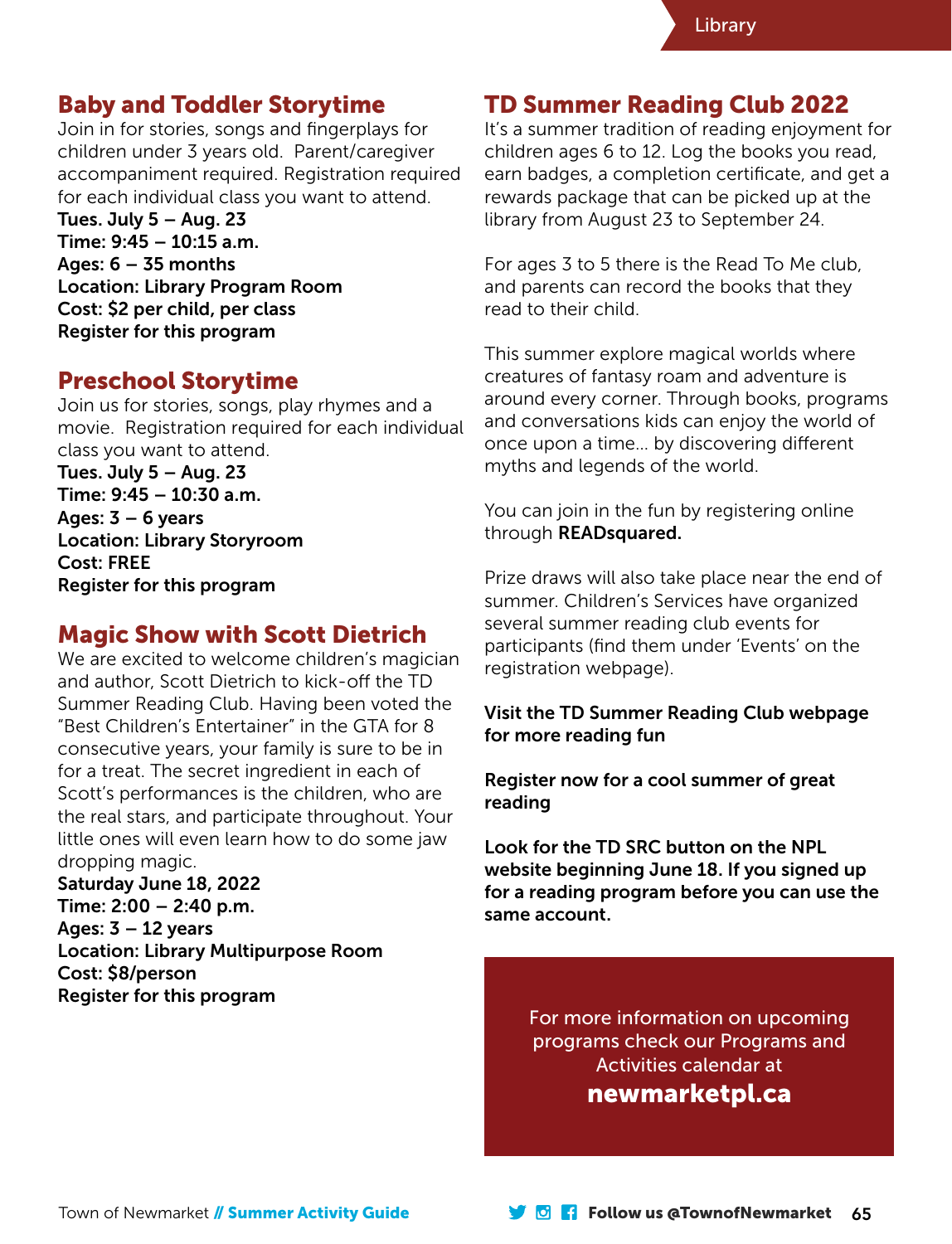## Summer Reading Club Programs

Members of the TD Summer Reading Club are welcome to join us for some terrific programs this summer with activities, games, and stories.

All programs are free and take place in the Library's Program Room. [Register now for these programs](https://calendar.newmarketpl.ca/default/Advanced?Keywords=Summer%20Reading%20Club%20Activities&StartDate=07/01/2022&EndDate=08/31/2022&Library%20Events=Kids)

#### **Mermaids**

Wednesday, July 6 Ages: 3-5 years

Come join us for this mermaid inspired program where we will read stories and participants will create their very own special mermaid necklace.

#### Castles

Wednesday, July 13 Ages: 6-8 years

Come and listen to stories about myths and legends! Discover the wonder and magic of castles, then make your own mosaic art castle with colourful paper scraps.

#### The Three Little Pigs: An Artsy-Crafty Storytime Wednesday, July 20

#### Ages: 3-5 years

Create your very own picture book by recreating the story of The Three Little Pigs using different art materials. Build using your imagination to create unique picture books.

## Disney Fairytale Villains vs. Disney Heroes

Which will you be? A hero or a villain? Includes a quiz to see which one you are along with a craft and storytime. Build your own mask, whether it be a prince, princess, or a villain! Wednesday, July 27

Ages: 6-8 years Time: 2:00 – 3:00 p.m.

### **StoryWalk®** at Newmarket Public Library

Join us for this special activity during Summer 2022. The StoryWalk® will feature the sweet and funny story, I Am Scary by Elise Gravel. We will share the story and other fun stuff via pop-ups in the community. Stay tuned!

## SuperSTAR Storytellers: Chris Hadfield

Join our star-packed viewing party at the Library featuring legendary Canadian Astronaut, Chris Hadfield. Registration required. Tuesday July 19, 2022 Time: 4:30-5:00 p.m. Ages: 6 years and up, families Location: Multipurpose Room/Story Room Cost: Free [Register for this program](https://calendar.newmarketpl.ca/default/Detail/2022-07-19-1630-SuperSTAR-Storytellers-Chris-Hadfield)

#### Extreme Art

Join artist Jill Scott for art classes all about using bright, bold acrylic and oil pastel colours to create fun imaginative art pieces. Students will use black, white and colored backgrounds to make their artwork pop. Registration required for each date individually. Wed., July 6 – 27 Time: 10:00 – 11:00 a.m. Ages: 7-12 years Location: Library Multipurpose Room Cost: \$12 per child, per class Register for this program

### Out of this World: Fun Activities About Astronomy

Drop in prior to Chris Hadfield's viewing event to enjoy a fun hour of activities relating to astronomy, our universe, planets and more. Ages: 6 years and up, and families. Tuesday July 19, 2022 Time: 3:30-4:30 p.m. Drop-In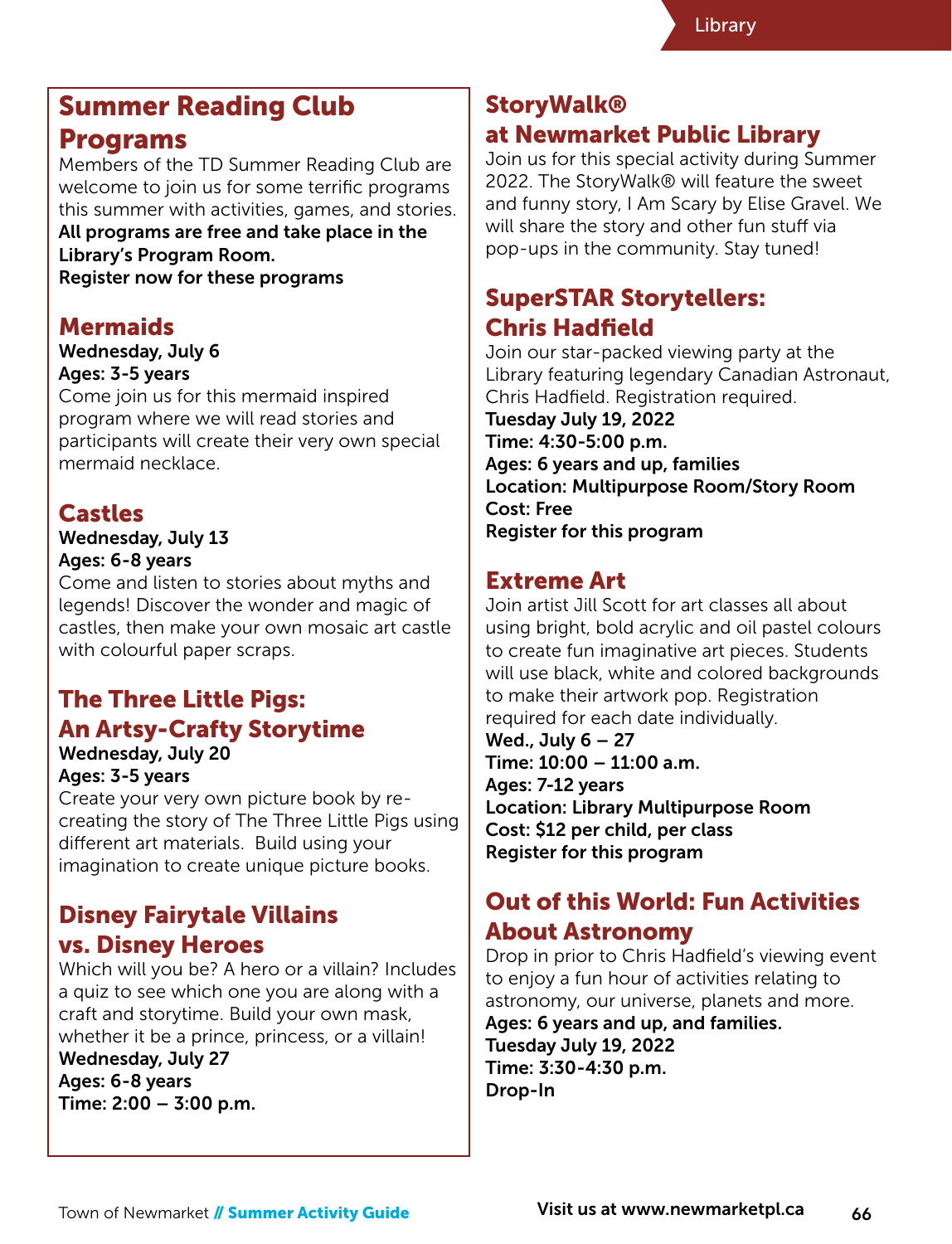### Happily Ever After

Each Wednesday children will have an opportunity to enjoy a program created around a fairy tale, myth or legend including a fun craft. Registration is required for each individual date you want to attend.

#### Dragons

#### Wednesday, August 3

Join us for this special program all about dragons, where we will read a story and participants will create a paper plate dragon turner.

## Dancing Shadow Puppets

Wednesday, August 10

Create your very own dancing shadow puppets and learn about the science behind creating shadow puppets. A perfect blend of science and art to create something amazing and fun.

#### Build Your Own Fantasy Landscape

#### Wednesday, August 17

Have you ever wanted to create a fantasy world of your own? If so, this program is for you! Use a number of different materials to create your very own fantasy world in this fun and interactive craft program.

#### "That's a lot of Beans" Jack and the Beanstalk

#### Wednesday, August 24

Join us as we read the Classic tale of Jack & the Beanstalk! Did you know there are a few new versions too? Later on, we'll do a craft and plant real beans so you can take them home and watch them grow.

Times: 11:00 a.m. – 12:00 p.m. Ages: 7-10 years

Location: Library Program Room Cost: \$3 per child, per class Register for these programs

#### Singalong with Russ

Join popular entertainer Russ for fun, interactive concerts this summer. Children love Russ' concerts. When Russ comest to NPL it's time for the little ones to party! Children must be accompanied by an adult. Registration required for individual dates.

Thurs., July 7 - Aug. 25 Time: 10:00 - 10:30 a.m. Ages: 6 months - 5 years Location: Library Multipurpose Room Cost: \$3 per child, per show Register for this program



### Kids Groove Music Program

A program that combines singing with visual stimulation, movement, instrumental experimentation and the spoken word. Maximum of 2 children per adult. Infants may accompany caregiver without charge, to a maximum of 5 per class. Maximum 15 children per class, registration required.

For Babies and Toddlers Wednesday, August 3 - 24 Time: 10:15 – 10:45 a.m. Ages: 6 to 18 months [Register for this program](https://calendar.newmarketpl.ca/default/Detail/2022-08-03-1015-Kids-Groove-Music-Program-for-Babies-and-Toddlers)

For Preschoolers Wednesday, August 3 - 24 Time: 9:35 – 10:05 a.m. Ages: 2 to 5 years [Register for this program](https://calendar.newmarketpl.ca/default/Detail/2022-08-03-0935-Kids-Groove-Music-Program-for-Preschoolers)

Location: Library Multipurpose Room Cost: \$42 per child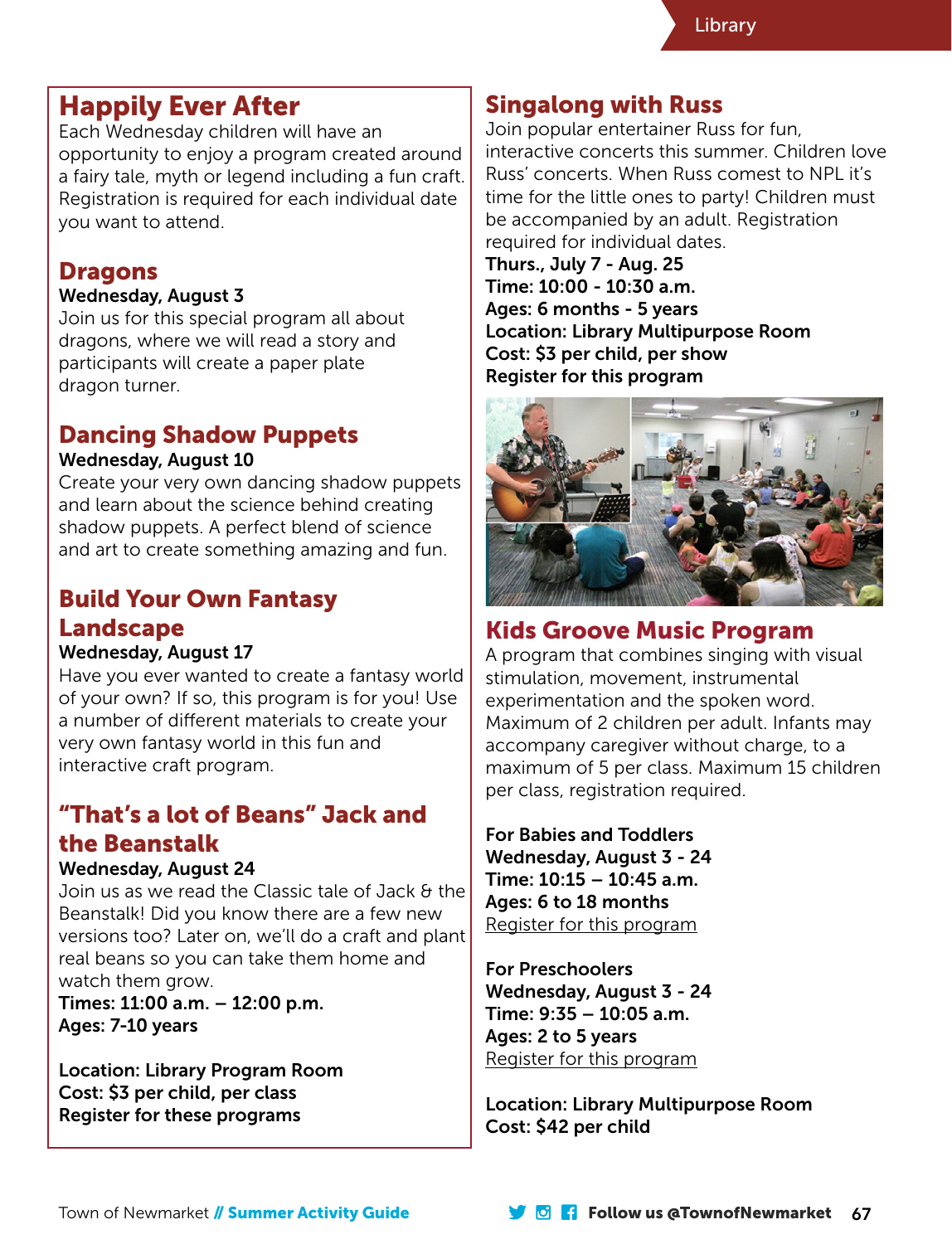## Teen Programs

#### Teen Summer Reading Club 2022

A summer of great reading awaits you in the library's Teen Summer Reading Club. This year registration is through READsquared. Look for the TD SRC button on the NPL website beginning June 18. If you signed up for a reading program before you can use the same account. Dive into some great books and keep track of the number you read, all while earning points toward a certificate of completion (the reading club ends on Aug. 23). You'll also be eligible for a prize draw at the end of the summer. There's also a recommended reading list, and games you can play. Register now for a summer of great reading

## Adult Programs

#### Explore eBooks at NPL: Learn About Our Digital Collection

Join us to learn about eBooks and how to download them for free on your smartphone, tablet, computer, or eReader. If you require help with creating a Zoom account or joining a meeting please contact makerhub@ newmarketpl.ca. You will need a valid library card or e-access card to use the Online Library. Visit our membership and borrowing page to learn more about getting a library card.

Thursday, June 9 Time: 2:00 – 3:00 p.m. Register for this date

Wednesday, August 10 Time: 7:00 – 8:00 p.m. Register for this date

Location: Via Zoom Cost: FREE

#### Senior's Pottery Workshops (for seniors 55+)

Join Katie from NewMakeIt and learn to make great pottery. All your creations are food safe, dishwasher, and microwave proof. NewMakeit will fire them and have them ready for pick up in approximately 2 weeks. Sponsored by the New Horizon for Seniors Grant and offered at subsidized prices.

#### Make a Pet Bowl

Thursday May 12 Register for this program

#### Make a Whimsical Candy Dish

Thursday May 19 Register for this program

#### Make a Small Bowl

Thursday May 26 Register for this program

Time: 10:00 a.m. – 12:00 p.m. Ages: Seniors 55+ (under 55 can join at regular class prices) Location: Library Program Room Cost: \$20 per program



www.newmarketpl.ca/free under eVideos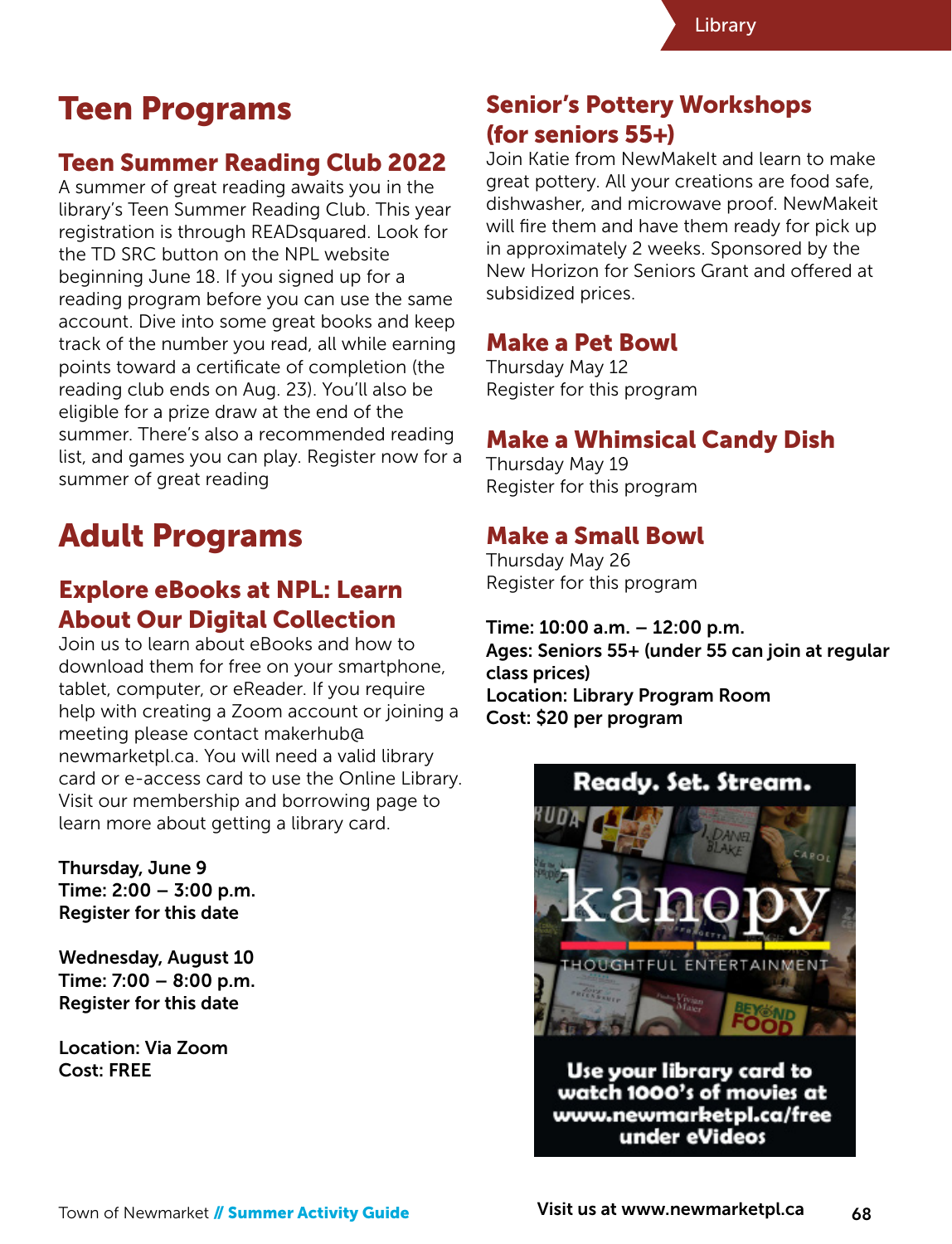#### Film Fridays

Film Fridays are back: free movies in NPL's multipurpose room. No registration required, just drop and enjoy a matinee at the library.

#### Far From the Madding Crowd (2015, PG-13)

#### Friday May 20, 1:30-3:30 pm

The newest film version of Thomas Hardy's classic novel. Carey Mulligan stars as a headstrong young woman whose resilience is tested when she inherits her uncle's farm in 1870s England, and must overcome many hardships to maintain it.

Location: Library Multipurpose Room

#### Discover Service Canada Online Tools

Join us online with a Citizen Services Specialist from Service Canada for an overview of Service Canada's online resources, including Job Bank, Benefits Finder and more. Learn more about convenient and secure tools available online to view and update your programs and benefits information online. This session will include information on funding and tools to assist employees and employers.

Tuesday, May 10 Time: 10:30 – 11:30 a.m. Location: Via Zoom Cost: FREE Register for this program

#### Getting Started with NPL's Online Library

Would you like to know more about our Online Library? Are you overwhelmed with all the options, resources and just want to get started? If you would like a personal introduction to our Online Library, the opportunity is here! Join us for a 1-hour virtual meeting where the first half will be a brief introduction to what we offer. and the second half will be an open question period.

Wednesday, May 11 Time: 7:00 – 8:00 p.m. Register for this program

Thursday, August 18 Time: 2:00 – 3:00 p.m. Register for this program

Location: Via Zoom Cost: FREE

#### BrainFuse JobNow: Live Coaching for Job Seekers

Join us to learn all about BrainFuse JobNow, an online resource offered by NPL that provides free, live, expert help for resume writing, job interview preparation, and career planning! Get assistance in planning your future career and finding work. To use BrainFuse you will need a library card. Please speak with our circulation staff, or visit our membership and borrowing page to learn about getting a library card, or renewing an existing card.

Thursday, May 12 Time: 2:00 – 3:00 p.m. Register for this date now

Thursday, July 21 Time: 2:00 – 3:00 p.m. Register for this date now

Location: Via Zoom Cost: FREE

> For more information on upcoming programs check our Programs and Activities calendar at newmarketpl.ca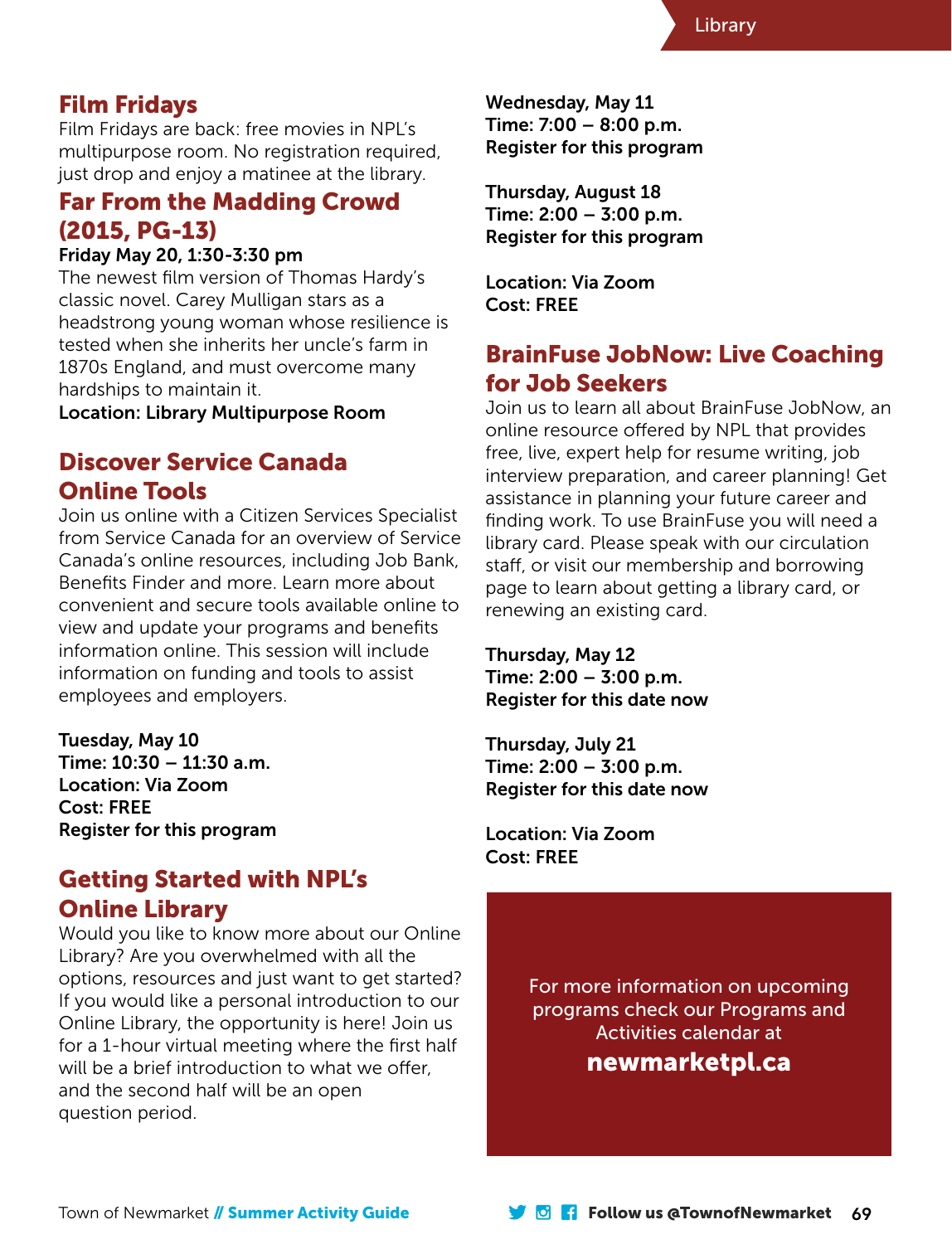#### Design Your Own 3D Printable Custom Keychain Tag

We'll use a popular CAD design website called TinkerCAD to import shapes and images and assemble them together for a one-of-a-kind creation. Afterwards, you can send us your designs to print on the library's 3D printers for \$3. Please note: you must create an account on TinkerCAD.com before the attending. A desktop or laptop is required to be able to follow along with the instructor.

Wednesday, June 1 Time: 7:00 – 8:00 p.m. [Register for this date now](https://calendar.newmarketpl.ca/default/Detail/2022-06-01-1900-Design-Your-Own-3D-Printable-Custom-Keychain-Tag)

Thursday, June 23 Time: 2:00 – 3:00 p.m. Register for this date now

Wednesday, July 13 Time: 7:00 – 8:00 p.m. Register for this date now

Thursday, August 4 Time: 2:00 – 3:00 p.m. Register for this date now

Location: Via Zoom Cost: FREE

# Come Rediscover Your Library

# Get Inspired, Get Creative

For more information on upcoming programs check our Programs and Activities calendar at

newmarketpl.ca

#### Intro to NPL's Virtual 3D Printing Service

An introduction to how to access our new virtual 3D printing service including how the process works, cost and print options.

Thursday, May 19 Time: 2:00 – 2:30 p.m. Location: Via Zoom Cost: FREE Register for this program

#### Career Transitions: Finding your Career Success Formula

Do what you love, love what you do! Finding career clarity and happiness is important. Join us with a Certified Professional Coach to learn how to find clarity on what you want your career next step to look like. Discover what is or could be blocking you from achieving your goal, recognize your patterns and consciously choose a path that will work for you.

Thursday, May 19 Time: 7:00 – 8:00 p.m. Location: Via Zoom Cost: FREE Register for this program

### Create Beautiful Designs Like A Pro With Canva

Learn to design your own graphics with Canva. Canva is an amazingly simple design tool with hundreds of professionally designed, customizable layouts, millions of images and easy photo editing. No design experience or training required!

Wednesday, May 25 Time: 7:00 – 8:00 p.m. Register for this date now

Wednesday, July 20 Time: 7:00 – 8:00 p.m. Register for this date now

Location: Via Zoom Cost: FREE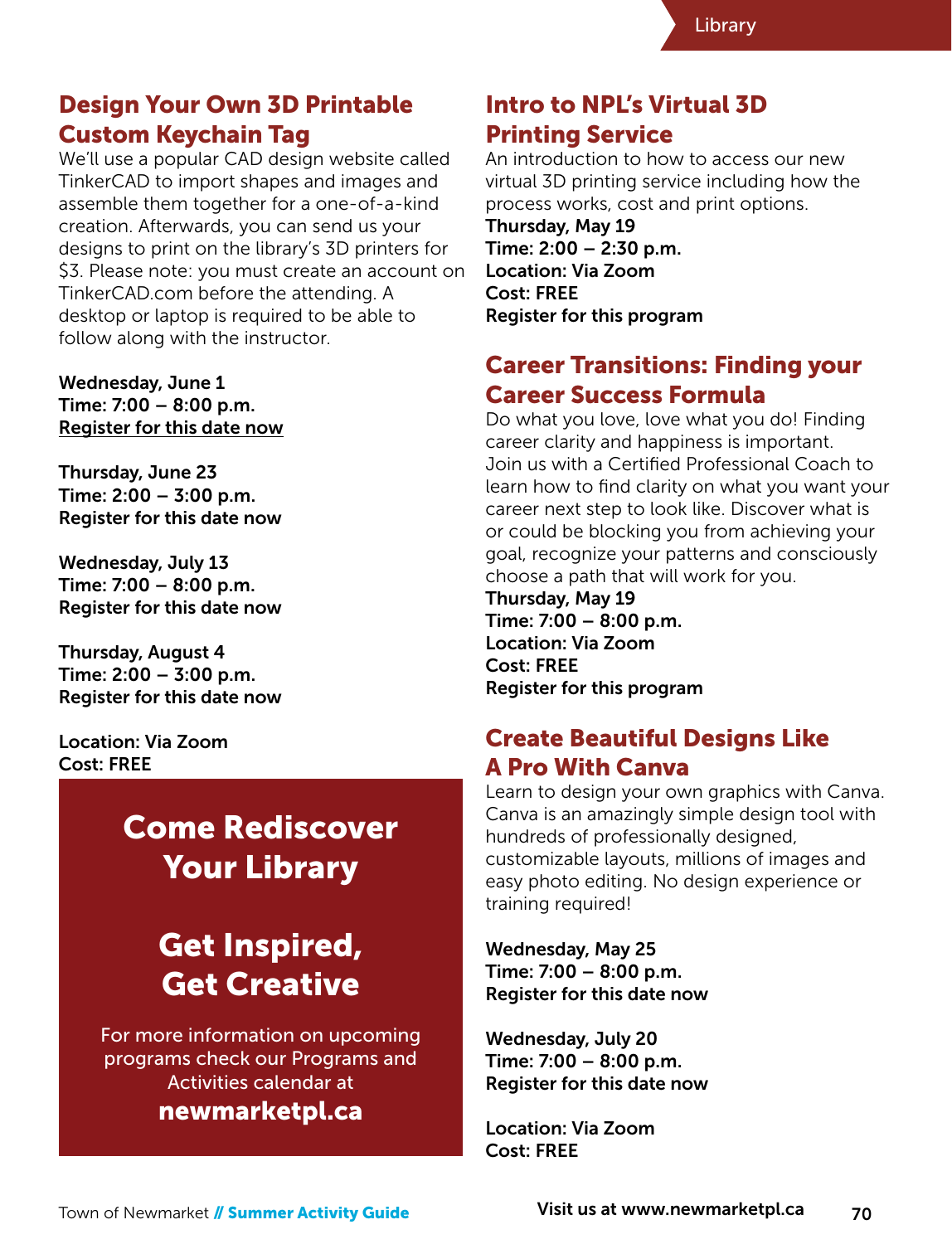#### Design Your Own 3D Printable Custom Light Switch Plate

Learn how to navigate two of the most popular 3D printing resources online: Thingiverse.com and Tinkercad.com. We'll download a design from Thingiverse and customize it in Tinkercad. Afterwards, you can send us your light switch designs to print on the library's 3D printers for \$5. Please note: attendees are encouraged to create accounts on the Thingiverse.com and Tinkercad.com websites before the event.

Thursday May 26 2:00-3:00 pm Register now for this date

Thursday July 7 2:00-3:00 pm Register now for this date

Wednesday, August 24 7:00-8:00 pm Register now for this date

#### Intro to Cricut and Design Space

Learn how to operate the library's Cricut Maker machine and Design Space software. Each participant will have the option to make a customized greeting card or bookmark. Registration required.

Wednesday June 8 7:00-8:00 pm Register now for this date

Wednesday July 6 7:00-8:00 pm Register now for this date

Wednesday August 3 7:00-8:00 pm Register now for this date

Location: Library Program Room Cost: FREE

#### Design Your Own 3D Printable Cookie Cutter

#### Wednesday June 15, 7:00-8:00 pm

Make your next batch of cookies extra special, or create a one-of-a-kind gift. Learn to use CookieCAD to build a custom cookie cutter that can be 3D printed. We recommend using a computer or laptop, as you will be switching between watching the instructor and then creating your own designs. Bring a simple image to turn into a cookie cutter. (Hint: a simple image has simple lines that could easily be traced.) Cookie cutters can be 3D printed by the library.

Wednesday, June 15 Time: 7:00 – 8:00 p.m. Location: Via Zoom Cost: FREE Register for this program

# **Online Library**

Available 24/7 for eBooks. streaming movies, music online courses and more.

#### www.newmarketpl.ca/free